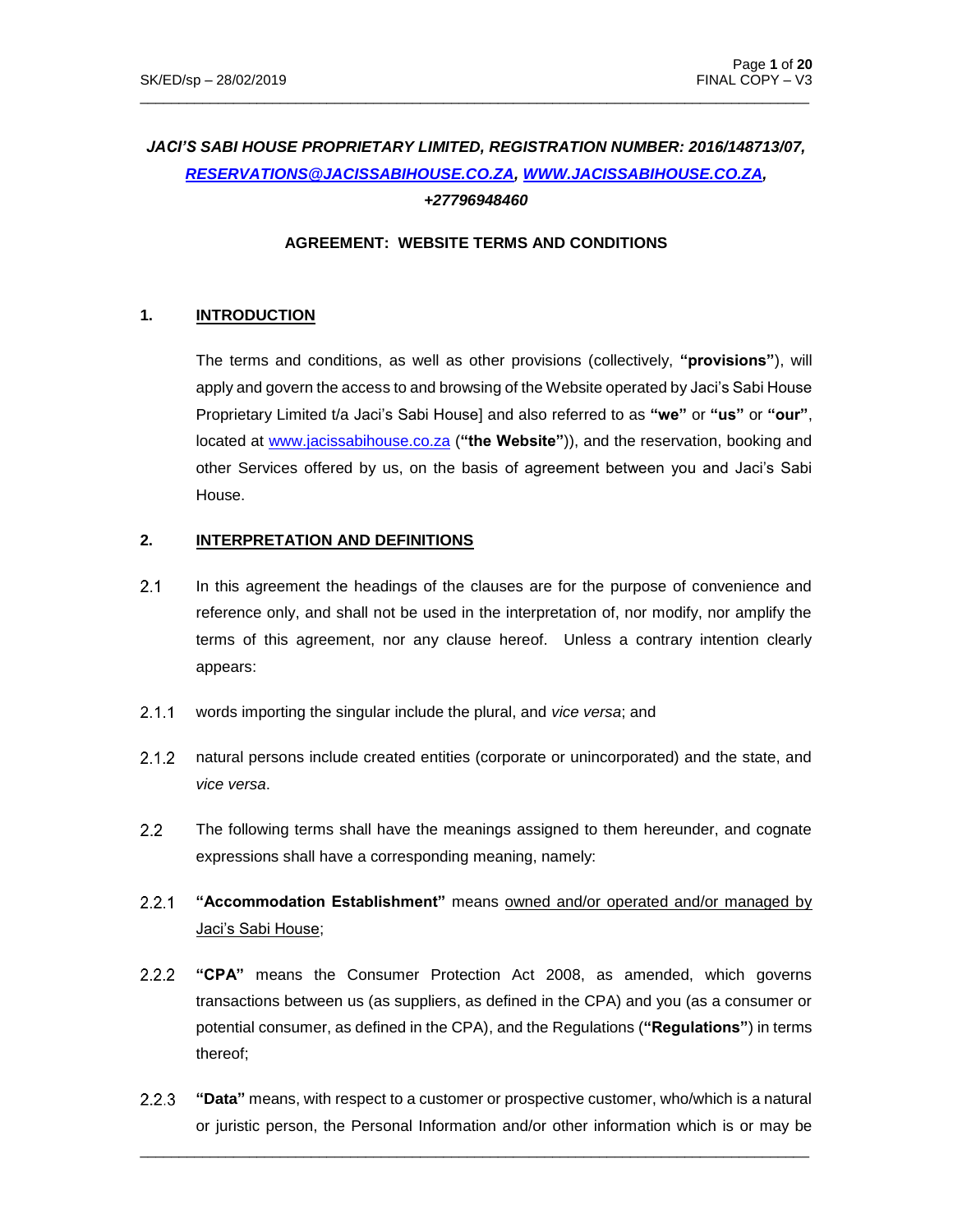collected for purposes of the Services, and is or may be subject to the provisions of POPI (and, if applicable, GDPR);

 $2.2.4$ **"Day"** means all days, including Saturdays, Sundays and proclaimed (gazette) public holidays in the RSA;

 $\_$  ,  $\_$  ,  $\_$  ,  $\_$  ,  $\_$  ,  $\_$  ,  $\_$  ,  $\_$  ,  $\_$  ,  $\_$  ,  $\_$  ,  $\_$  ,  $\_$  ,  $\_$  ,  $\_$  ,  $\_$  ,  $\_$  ,  $\_$  ,  $\_$  ,  $\_$  ,  $\_$  ,  $\_$  ,  $\_$  ,  $\_$  ,  $\_$  ,  $\_$  ,  $\_$  ,  $\_$  ,  $\_$  ,  $\_$  ,  $\_$  ,  $\_$  ,  $\_$  ,  $\_$  ,  $\_$  ,  $\_$  ,  $\_$  ,

- $2.2.5$ **"ECTA"** means the Electronic Communications and Transactions Act No. 25 of 2002, as amended;
- **"GDPR"** means General Data Protection Regulations, as published by the European Union on 25 May 2018;
- **"Laws"** means the statutes, ordinances, bye-laws and regulations in force from time to time in the RSA;
- $2.2.8$ **"Personal Information"** means information, as defined in POPI, and includes, but is not limited to, information relating to an identifiable living natural person, and, where applicable, an identifiable existing juristic person:
- 2.2.8.1 information relating to the race, gender, sex, pregnancy, marital status, national, ethnic or social origin, color, sexual orientation, age, physical or mental health, wellbeing, disability, religion, conscience, belief, culture, language and birth of the person;
- 2.2.8.2 information relating to education or medical, financial, criminal or employment history of the person;
- 2.2.8.3 any identifying number, symbol, e-mail address, facsimile number, telephone number, physical address, location information, on-line identifier or other particular assignment to the person;
- 2.2.8.4 biometric information of the person;
- 2.2.8.5 the person's opinions, views or preferences of the person;
- 2.2.8.6 correspondence sent by that person, whether electronically or in any other medium, that is implicitly or explicitly of a private or confidential nature, or further correspondence that would reveal the contents of the original correspondence;
- 2.2.8.7 the views or opinions of another individual about the person; and
- 2.2.8.8 the names of a person if it appears with other personal information relating to the person, or if the disclosure of the name itself would reveal information about the person;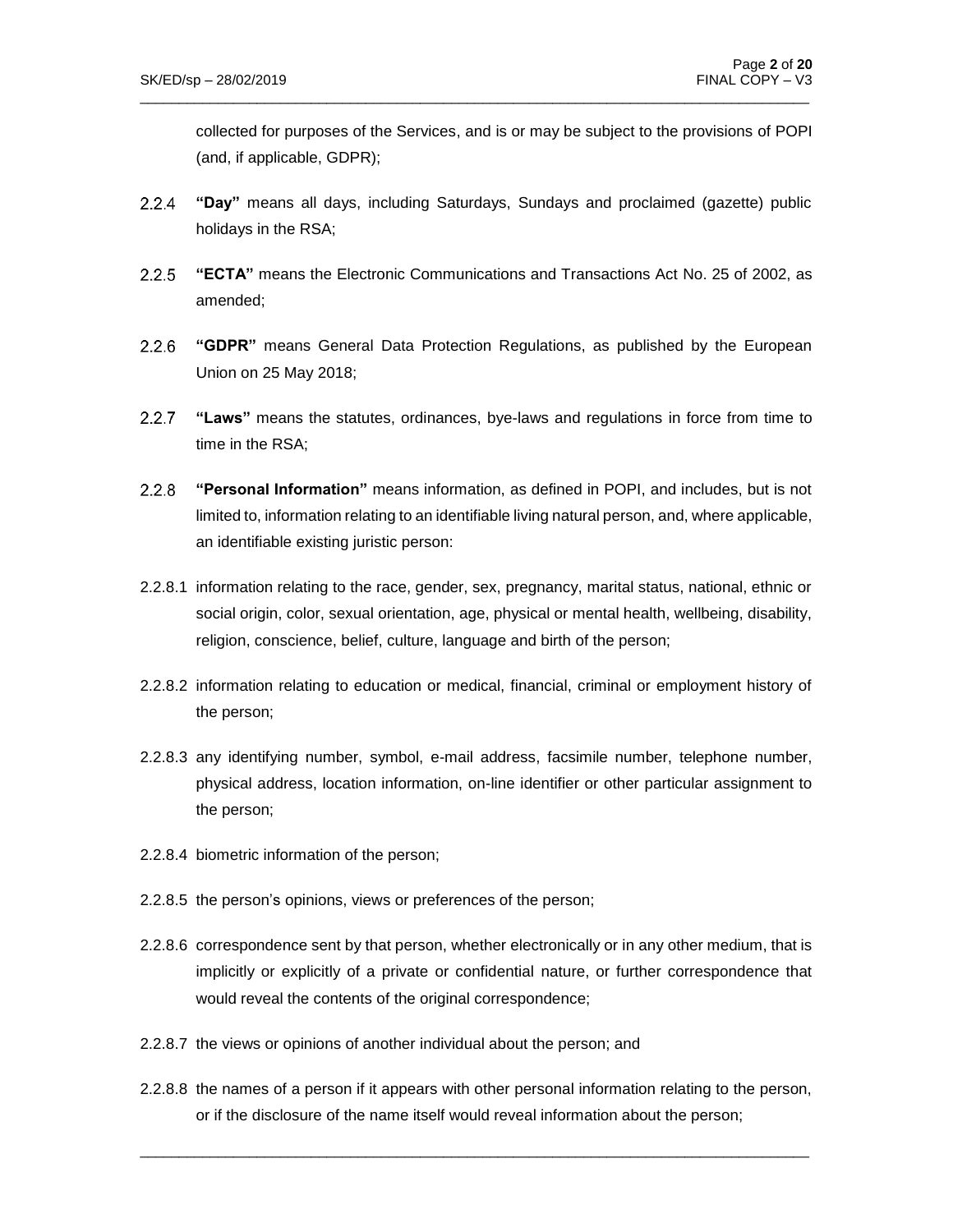- **"POPI"** means the Protection of Personal Information Act No. 4 of 2013;  $2.2.9$
- **"Prime"** means the prime overdraft lending rate of our principal bankers, from time to time, as certified by any manager, assistant manager or branch accountant of any branch of such bank, whose appointment, designation and authority it shall not be necessary to prove;

 $\_$  ,  $\_$  ,  $\_$  ,  $\_$  ,  $\_$  ,  $\_$  ,  $\_$  ,  $\_$  ,  $\_$  ,  $\_$  ,  $\_$  ,  $\_$  ,  $\_$  ,  $\_$  ,  $\_$  ,  $\_$  ,  $\_$  ,  $\_$  ,  $\_$  ,  $\_$  ,  $\_$  ,  $\_$  ,  $\_$  ,  $\_$  ,  $\_$  ,  $\_$  ,  $\_$  ,  $\_$  ,  $\_$  ,  $\_$  ,  $\_$  ,  $\_$  ,  $\_$  ,  $\_$  ,  $\_$  ,  $\_$  ,  $\_$  ,

- **"Privacy"** means the maintenance of confidentiality and protection of the Personal Information (including Data) in terms of the Privacy Policy;
- **"Privacy Policy"** means the privacy policy applicable to the use of the Website and the Services, as contained or referred to in the provisions of this agreement;
- **"Processing"** means, with respect to the Services, any operation or activity, or any set of operations, whether or not by automatic means, relating to the Personal Information (and Data) and/or the Services, including, but not limited to:
- 2.2.13.1 the collection, receipt, recording, organization, collation, storage, updating or modification, retrieval, alteration, consultation or use thereof;
- 2.2.13.2 dissemination by means of transmission, distribution or making available in any other form thereof; and/or
- 2.2.13.3 merging, linking, as well as restriction, degradation, erasure or destruction of any such information;

(**"Process"** shall have a similar meaning);

- 2.2.14 "RSA" means the Republic of South Africa;
- **"Services"** means access to and use of the Website for purposes of requiring any information and/or for booking and reservations with respect to the Accommodation Establishment and other purposes;
- **"Website"** means our website, as referred to in **clause 1** above, as updated and/or modified from time to time, and shall include mobi-sites, apps and cookies;
- **"writing"** means any form of written communication, including the receipt by the addressee of such communication by way of e-mail, facsimile or hand delivery, as the case may be, unless in the context of this Addendum any specific provision requires delivery or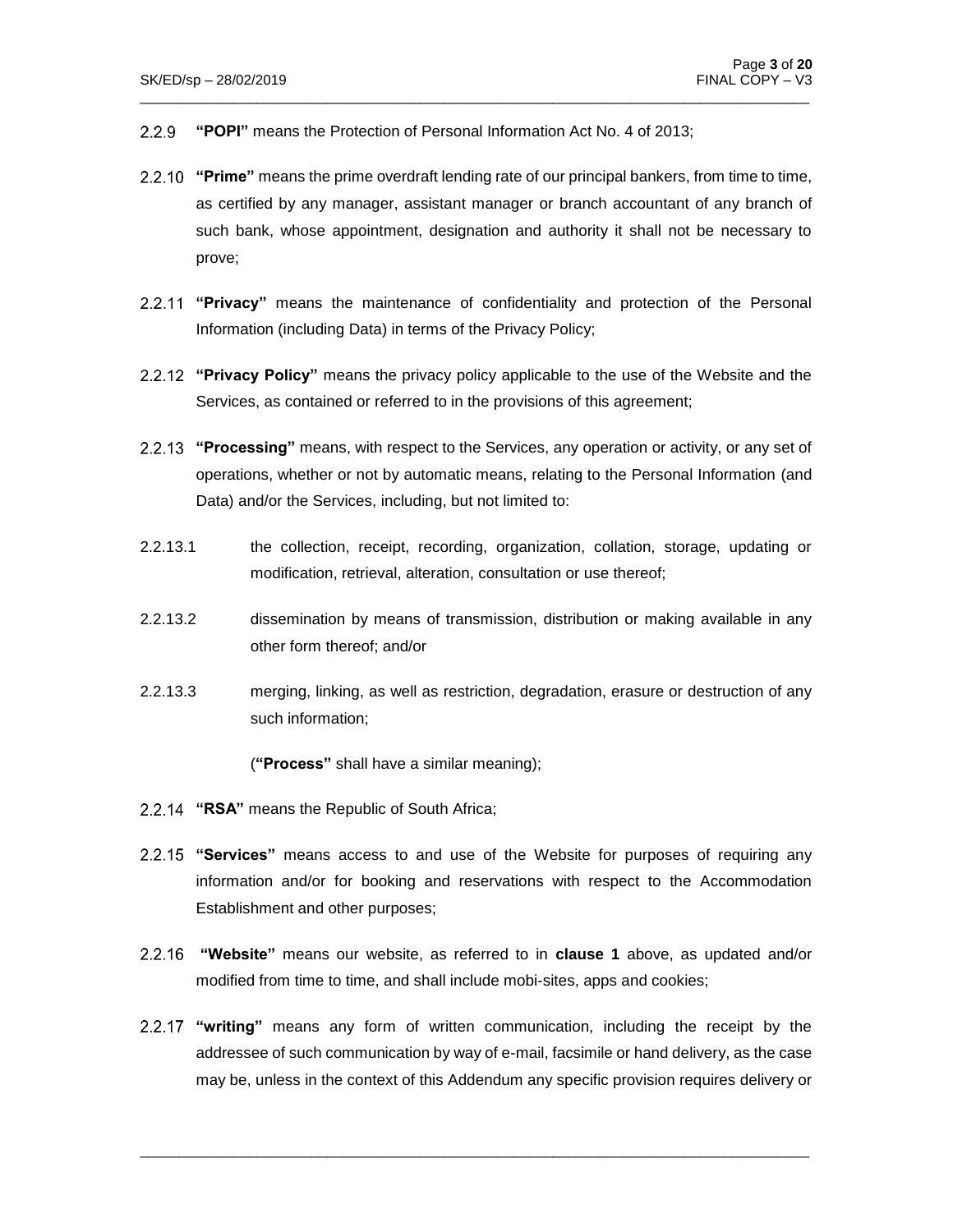transmission of a communication to be effected in a stipulated manner, and **"written"** shall have a cognate meaning;

 $2.3$ any reference to an enactment is to that enactment as at the signature date and as amended or re-enacted from time to time;

 $\_$  ,  $\_$  ,  $\_$  ,  $\_$  ,  $\_$  ,  $\_$  ,  $\_$  ,  $\_$  ,  $\_$  ,  $\_$  ,  $\_$  ,  $\_$  ,  $\_$  ,  $\_$  ,  $\_$  ,  $\_$  ,  $\_$  ,  $\_$  ,  $\_$  ,  $\_$  ,  $\_$  ,  $\_$  ,  $\_$  ,  $\_$  ,  $\_$  ,  $\_$  ,  $\_$  ,  $\_$  ,  $\_$  ,  $\_$  ,  $\_$  ,  $\_$  ,  $\_$  ,  $\_$  ,  $\_$  ,  $\_$  ,  $\_$  ,

- $2.4$ all the terms, conditions, undertakings, obligations and rights, as referred to in this agreement, are, for convenience, collectively referred to as "provisions", and without derogating from a reference to any particular preceding name or combination thereof, all the provisions are severable and divisible as to each provision or part thereof; the finding by a competent court that any provision or part thereof is invalid or unenforceable, shall not, subject to the finding of such Court, affect the validity and/or enforceability of the remainder of any such provision or part thereof, as the case may be, and all of the other provisions of this agreement shall continue to be of full force and effect;
- $2.5$ if any provision in a definition is a substantive provision conferring rights or imposing obligations on any party, notwithstanding that it is only in the definition clause, effect shall be given to it as if it were a substantive provision in the body of this agreement;
- $2.6$ when any number of days is prescribed in this agreement, same shall be reckoned exclusively of the first and inclusively of the last day unless the last day falls on a Saturday, Sunday or public holiday, in which case the last day shall be the next succeeding business day;
- $2.7$ where figures are referred to in numerals and in words, if there is any conflict between the two, the words shall prevail;
- $2.8$ expressions defined in this agreement shall bear the same meanings in schedules or annexures to this agreement, which do not themselves contain their own conflicting definitions;
- $2.9<sub>2</sub>$ where any term is defined within the context of any particular clause in this agreement, the term so defined, unless it is clear from the clause in question that the term so defined has limited application to the relevant clause, shall bear the meaning ascribed to it for all purposes in terms of this agreement, notwithstanding that the term has not been defined in this interpretation clause;
- $2.10$ the expiration or termination of this agreement shall not affect such of the provisions of this agreement as expressly provide that they will operate after any such expiration or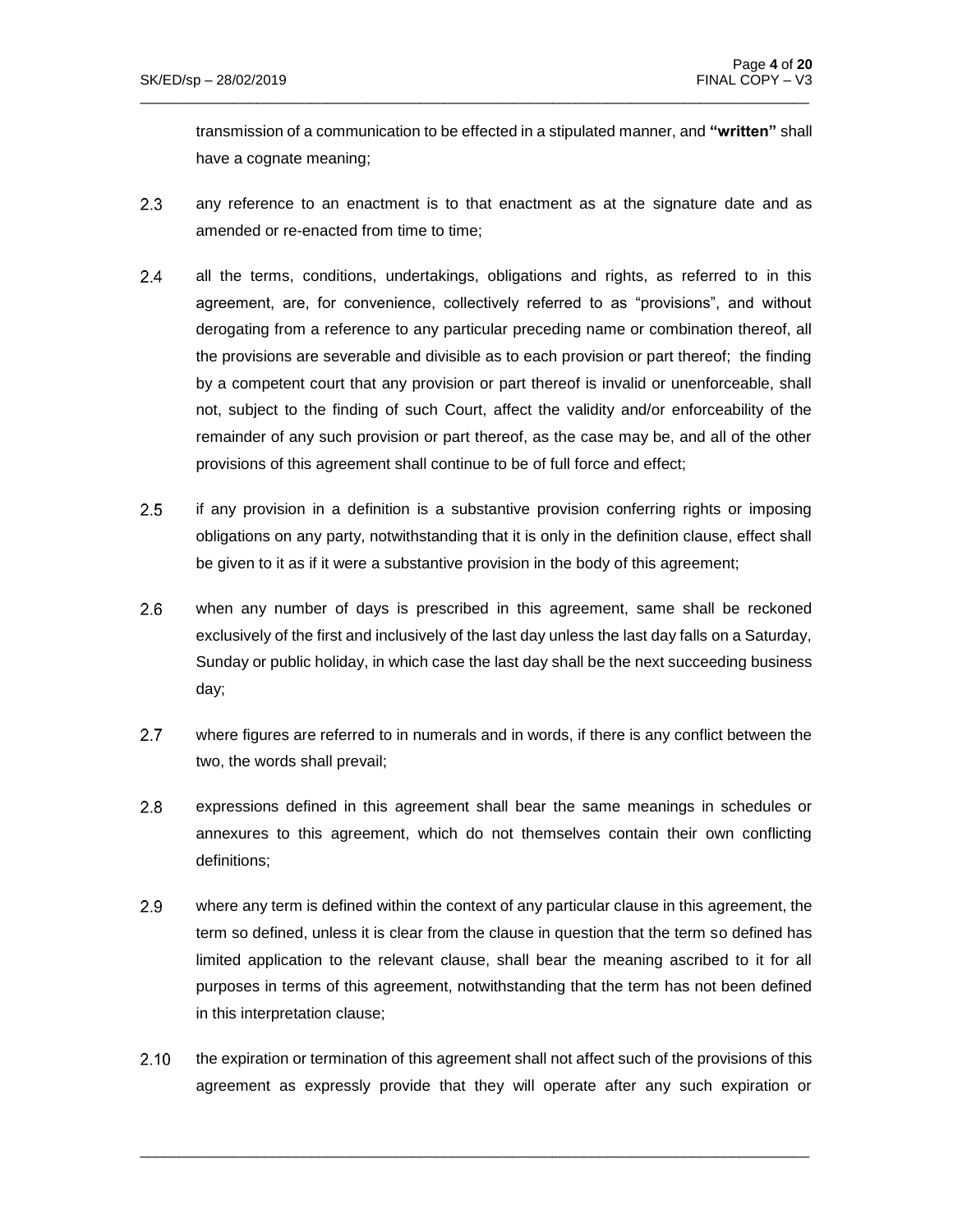termination or which of necessity must continue to have effect after such expiration or termination, notwithstanding that the clauses themselves do not expressly provide for this;

 $2.11$ the rule of construction that a contract shall be interpreted against the party responsible for the drafting or preparation of this contract shall not apply;

 $\_$  ,  $\_$  ,  $\_$  ,  $\_$  ,  $\_$  ,  $\_$  ,  $\_$  ,  $\_$  ,  $\_$  ,  $\_$  ,  $\_$  ,  $\_$  ,  $\_$  ,  $\_$  ,  $\_$  ,  $\_$  ,  $\_$  ,  $\_$  ,  $\_$  ,  $\_$  ,  $\_$  ,  $\_$  ,  $\_$  ,  $\_$  ,  $\_$  ,  $\_$  ,  $\_$  ,  $\_$  ,  $\_$  ,  $\_$  ,  $\_$  ,  $\_$  ,  $\_$  ,  $\_$  ,  $\_$  ,  $\_$  ,  $\_$  ,

- $2.12$ reservations made by the website Book Now function are to be paid in full (100%) during the reservation process via the DPO PayGate Payment Portal;
- $2.13$ bookings will only be considered confirmed once payment is reflecting in our account;
- $2.14$ any amendments or errors after the reservation has been completed need to be addressed in writing to [reservations@jacissabihouse.co.za](mailto:reservations@jacissabihouse.co.za)
- $2.15$ any cancellations need to be addressed in writing and the cancellation policy will apply;
- $2.16$ where the consent, permission or approval (all of which are, for convenience, referred to as **"consent"**) of any party (the grantor) is required for any purpose, such consent shall, unless the context indicates a contrary intention, not be unreasonably delayed, withheld or refused; the onus shall be on the party (the grantee) seeking such consent to prove in the circumstances that the delay and/or withholding and/or refusal of the consent was unreasonable in the circumstances;
- $2.17$ any reference in this agreement to a party shall include a reference to that party's assigns expressly permitted under this agreement and, if such party is liquidated or sequestrated, be applicable also to and binding upon that party's liquidator or trustee, as the case may be;
- 2.18 the words "include", "including" and "in particular" shall be construed as being by way of example or emphasis only and shall not be construed as, nor shall they take effect as, limiting the generality of any preceding word/s;
- 2.19 the words "other" and "otherwise" shall not be construed with any preceding words, where a wider construction is possible.

### **3. USE OF THE WEBSITE**

 $3.1$ By accessing, browsing and using the Website and/or using any of the Services, you acknowledge and agree to have read, understood and agreed to be bound by the provisions as herein set out, which expressly include the terms of our Privacy Policy, as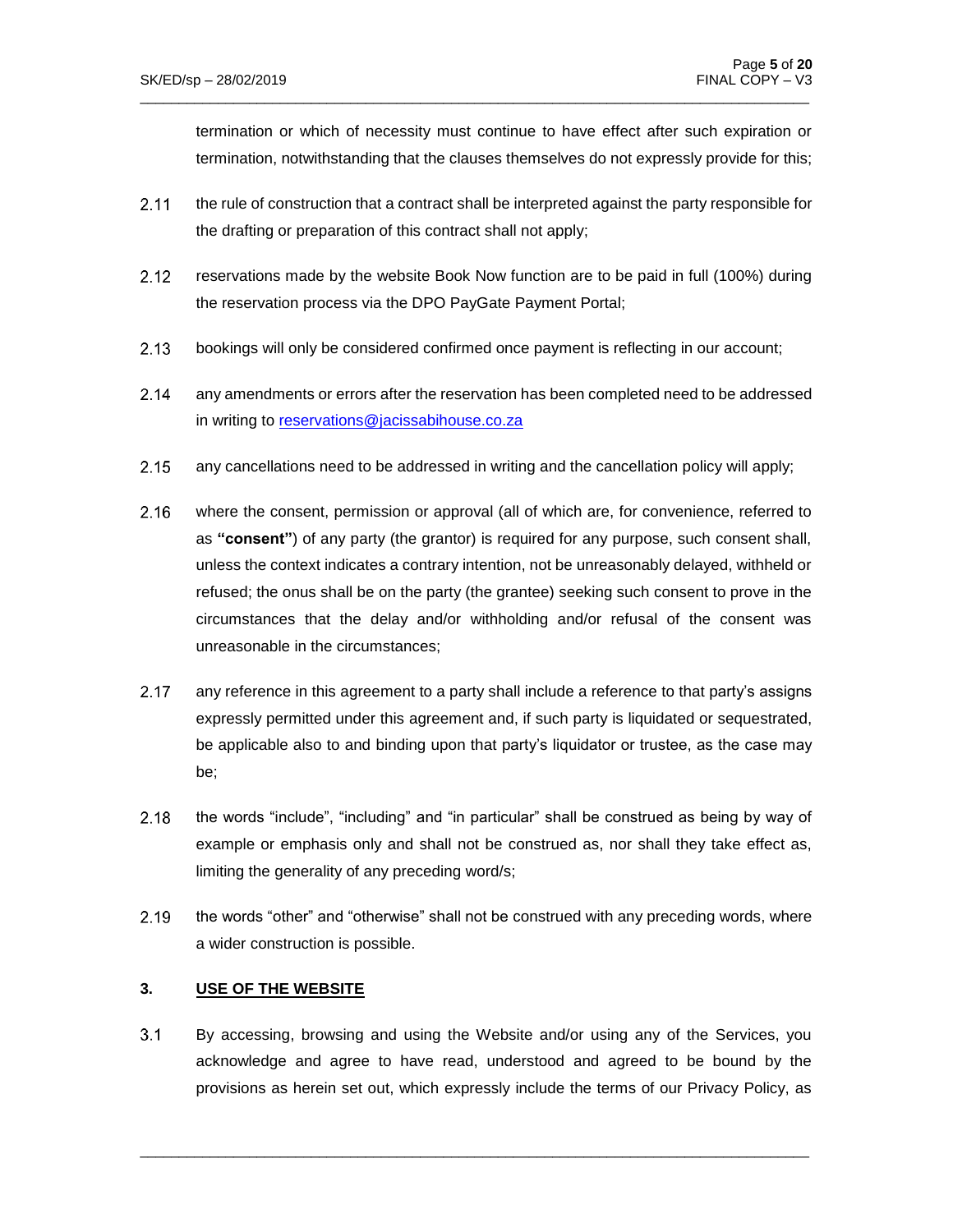set out below (which can also be separately located at www.jacissabihouse.co.za/privacy policy.

 $3.2$ The Website is accordingly intended for your use and to enable you for your personal purposes to avail yourself of the Services.

 $\_$  ,  $\_$  ,  $\_$  ,  $\_$  ,  $\_$  ,  $\_$  ,  $\_$  ,  $\_$  ,  $\_$  ,  $\_$  ,  $\_$  ,  $\_$  ,  $\_$  ,  $\_$  ,  $\_$  ,  $\_$  ,  $\_$  ,  $\_$  ,  $\_$  ,  $\_$  ,  $\_$  ,  $\_$  ,  $\_$  ,  $\_$  ,  $\_$  ,  $\_$  ,  $\_$  ,  $\_$  ,  $\_$  ,  $\_$  ,  $\_$  ,  $\_$  ,  $\_$  ,  $\_$  ,  $\_$  ,  $\_$  ,  $\_$  ,

- $3.3<sub>1</sub>$ The Website uses cookies in order that your online use experience can be optimized, the cookies so used being essential for the beneficial operation of our Website and you similarly agree that you have read, understood and agreed to the provisions applicable to our cookie policy.
- $3.4$ In providing the Services we rely on the information (including Personal Information) you provide to us and we cannot be responsible in the event of any such information being incorrect, incomplete or outdated.

### **4. USE OF THE SERVICES**

- $4.1$ We provide clients with the Services on the basis that we act as the principal and not as an intermediary.
- $4.2$ Accordingly, in using the Services, you enter into a contractual relationship with us in terms of these provisions, which constitute the sole agreement between us, and which creates reciprocally binding rights and obligations.
- $4.3$ Upon receipt of a request from you, i.e. the submission of the Application Form (which must be accurately and fully completed), the supplier will provide you with a confirmation and invoice (both of which will request, as a pop up, your acceptance of the quote, as the case may be,) and in respect of the aforementioned, a further confirmation that you remain bound by the provisions as herein set out, and, if relevant, as may further be included on any such quote or invoice.
- $4.4$ We will, in considering your request, commence with the requisite Processing therefor, and, similarly, upon the confirmation of acceptance of the invoice (i.e. with respect to any booking or reservation at the Accommodation Establishment), attend to the further Processing, as required.

### **5. GENERAL PROVISIONS**

**Please read these General Provisions to understand the basis of access to and use of our Website, whether for information or bookings/reservations, and generally with regard to our Services**.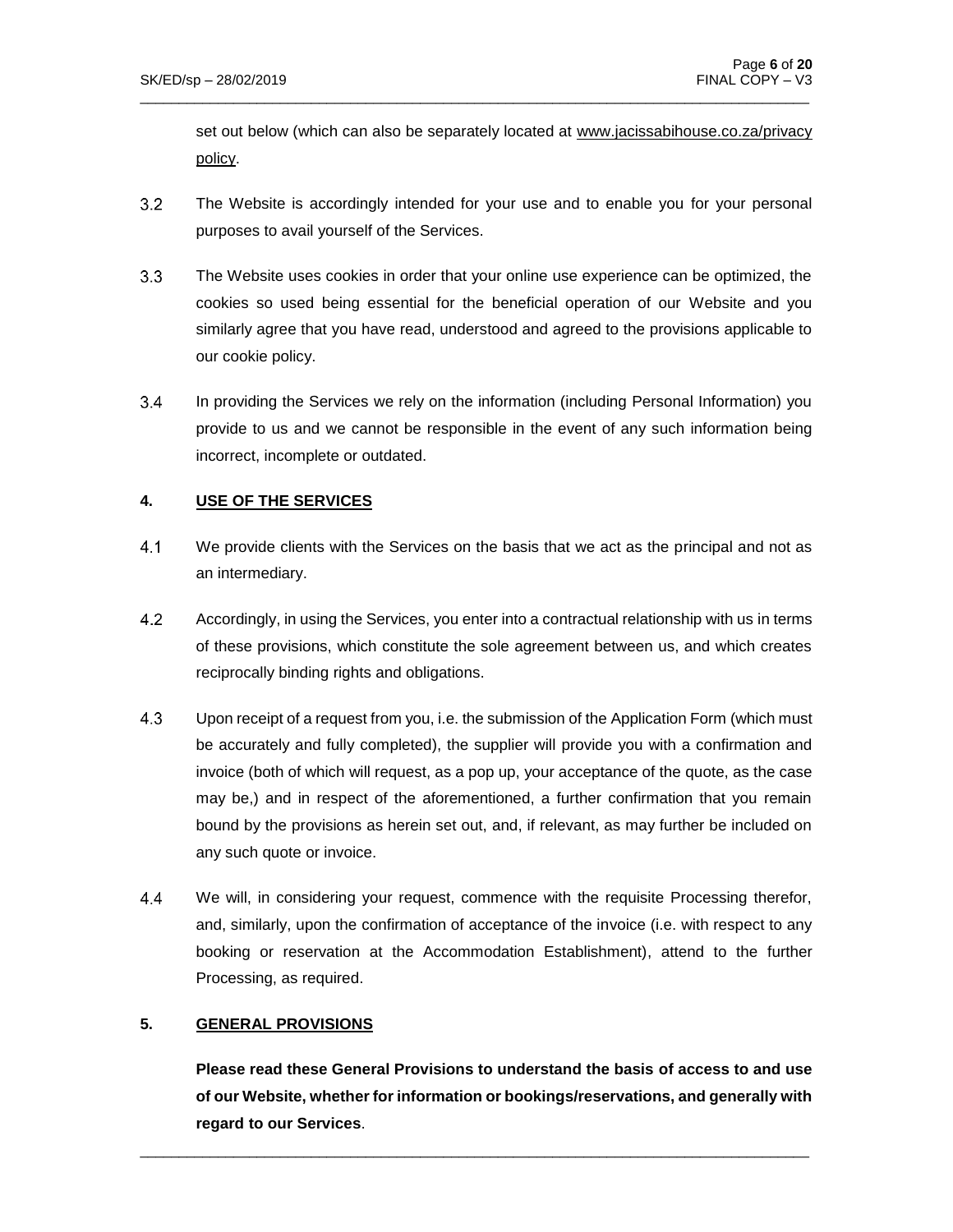**In using the Services you acknowledge that you have read, understood and are bound by these General Provisions and the other provisions as herein set out**. **Please click here.**

#### Ownership of Services:

 $5.1$ The Services are owned by us, an RSA registered company, with our registered office at: PO Box 1854, Pretoria, 0150

 $\_$  ,  $\_$  ,  $\_$  ,  $\_$  ,  $\_$  ,  $\_$  ,  $\_$  ,  $\_$  ,  $\_$  ,  $\_$  ,  $\_$  ,  $\_$  ,  $\_$  ,  $\_$  ,  $\_$  ,  $\_$  ,  $\_$  ,  $\_$  ,  $\_$  ,  $\_$  ,  $\_$  ,  $\_$  ,  $\_$  ,  $\_$  ,  $\_$  ,  $\_$  ,  $\_$  ,  $\_$  ,  $\_$  ,  $\_$  ,  $\_$  ,  $\_$  ,  $\_$  ,  $\_$  ,  $\_$  ,  $\_$  ,  $\_$  ,

#### Amendment to General Provisions:

 $5.2$ As the General Provisions may be modified or updated from time to time, without notice, you should accordingly, in any further use of our Services, access our Website to determine any such revisions and updates, including with regard to the Standard Rates.

#### Applicable Law:

5.3 These provisions and our Services are governed by the Laws, and in the event of any dispute, same shall be determined in accordance with the Dispute Resolution terms, as set out below in these provisions, or, at our election, by referral to an appropriate High Court in the RSA.

### Personal use of Services by you:

- $5.4$ Our Services are available for your use, i.e. your personal use, and for purposes of availing yourself of the Services, i.e. to obtain a quote/booking/reservation, and for no other purpose.
- $5.5$ Website – Restrictions and Indemnity
- 5.5.1 You may not, without our prior written consent, use, copy, modify or distribute the content of our Website or any portion thereof, or be entitled to upload any information or create any link to the Website or any component thereof, or introduce any viral software;
- 5.5.2 you accordingly agree to indemnify us against any loss or damage that we may sustain as a result of your access to and/or use of the Website and/or our Services, contrary to these General Provisions;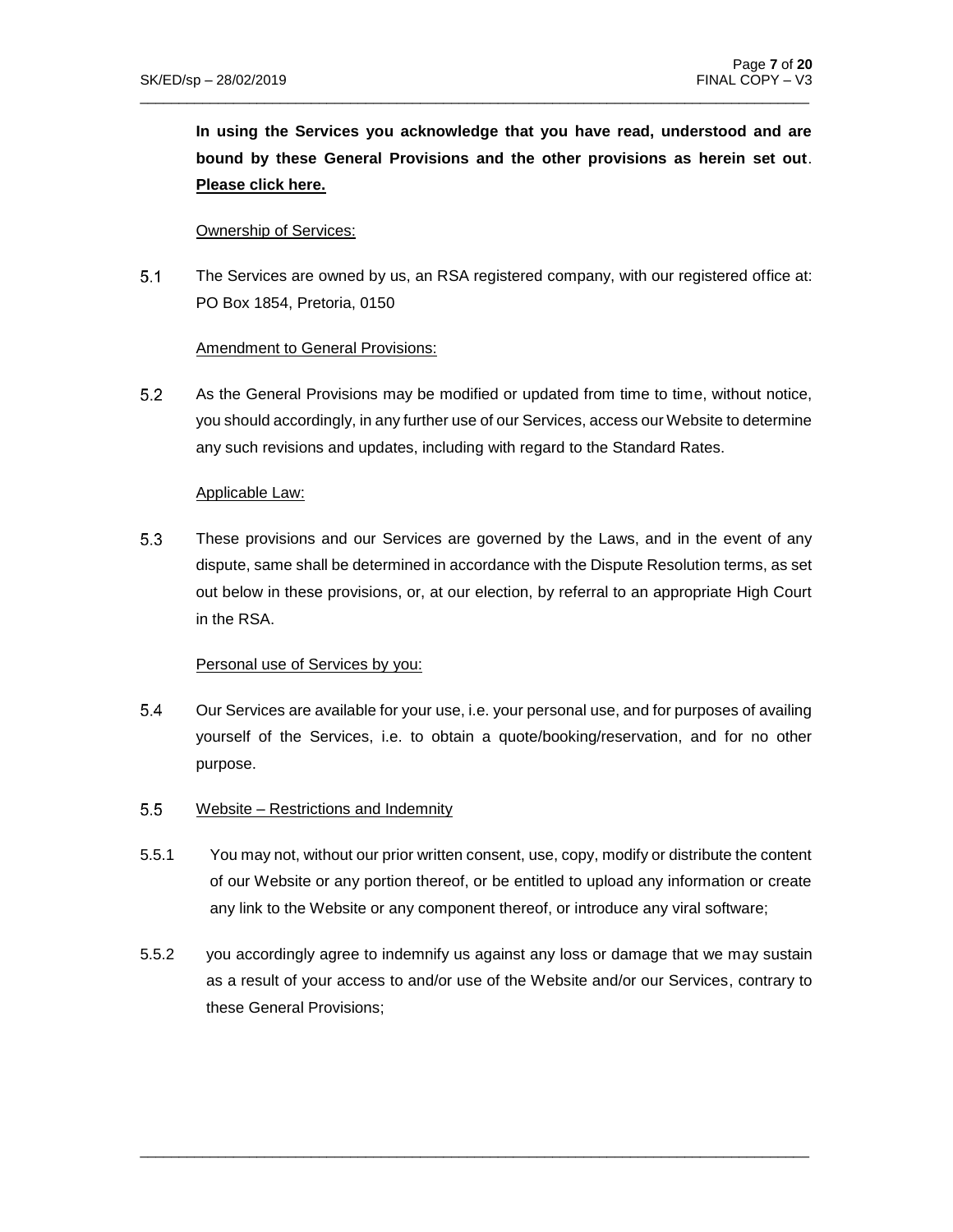#### Right to cancel reservations:

5.6 we also reserve the right to cancel any booking/reservation and/or suspend any of our Services or any part thereof, if, in our sole opinion, we determine that you are not using the Services in compliance with the General Provisions, and as otherwise set out herein, or should any Personal Information or Data provided by you, whether in terms of the Application Form or otherwise, be false or otherwise inaccurate or misleading.

 $\_$  ,  $\_$  ,  $\_$  ,  $\_$  ,  $\_$  ,  $\_$  ,  $\_$  ,  $\_$  ,  $\_$  ,  $\_$  ,  $\_$  ,  $\_$  ,  $\_$  ,  $\_$  ,  $\_$  ,  $\_$  ,  $\_$  ,  $\_$  ,  $\_$  ,  $\_$  ,  $\_$  ,  $\_$  ,  $\_$  ,  $\_$  ,  $\_$  ,  $\_$  ,  $\_$  ,  $\_$  ,  $\_$  ,  $\_$  ,  $\_$  ,  $\_$  ,  $\_$  ,  $\_$  ,  $\_$  ,  $\_$  ,  $\_$  ,

#### 5.7 We act as principal:

- 5.7.1 The Services are available to you, our prospective guest, or customer, as the case may be, whether resident in the RSA or otherwise; and
- 5.7.2 we provide the Services on the basis that we act as the principal and, accordingly, in using the Services you enter into a contractual relationship with us, subject to the General Provisions and the other provisions as set out in this agreement, which constitutes the sole agreement between us, and creates reciprocally binding rights and obligations.

#### Restrictions on use by Third parties:

- $5.8$ You will not allow any third party to use your user name and/or passwords in any other manner than as required or permitted in terms of these provisions. Similarly, you will not allow the Website to be otherwise infected, delayed or otherwise operate in a manner which may intercept, alter or interfere with any Processing and/or information or data generated by or received through the Website.
- 5.9 Privacy and protection of Personal Information and Data:
- $5.9.1$ we are committed to the protection of your Privacy, and, accordingly, your Personal Information and Data, and you are advised to read the provisions of our Privacy Policy, which, for convenience, we set out below, and which is also accessible at [www.jacissabihouse.co.za/privacypolicy;](http://www.jacissabihouse.co.za/privacypolicy)
- $5.9.2$ whilst reasonable measures are taken to ensure that information accessed via our Services is accurate and up to date, we cannot warrant that the content or information, as is accessible, is always necessarily accurate, complete and/or current, and, accordingly, if you have any queries or concerns, these should be addressed to us forthwith;
- $5.9.3$ it should be noted that any comments uploaded by other users express their opinions only, and do not represent our views. Accordingly, whilst we value your feedback and any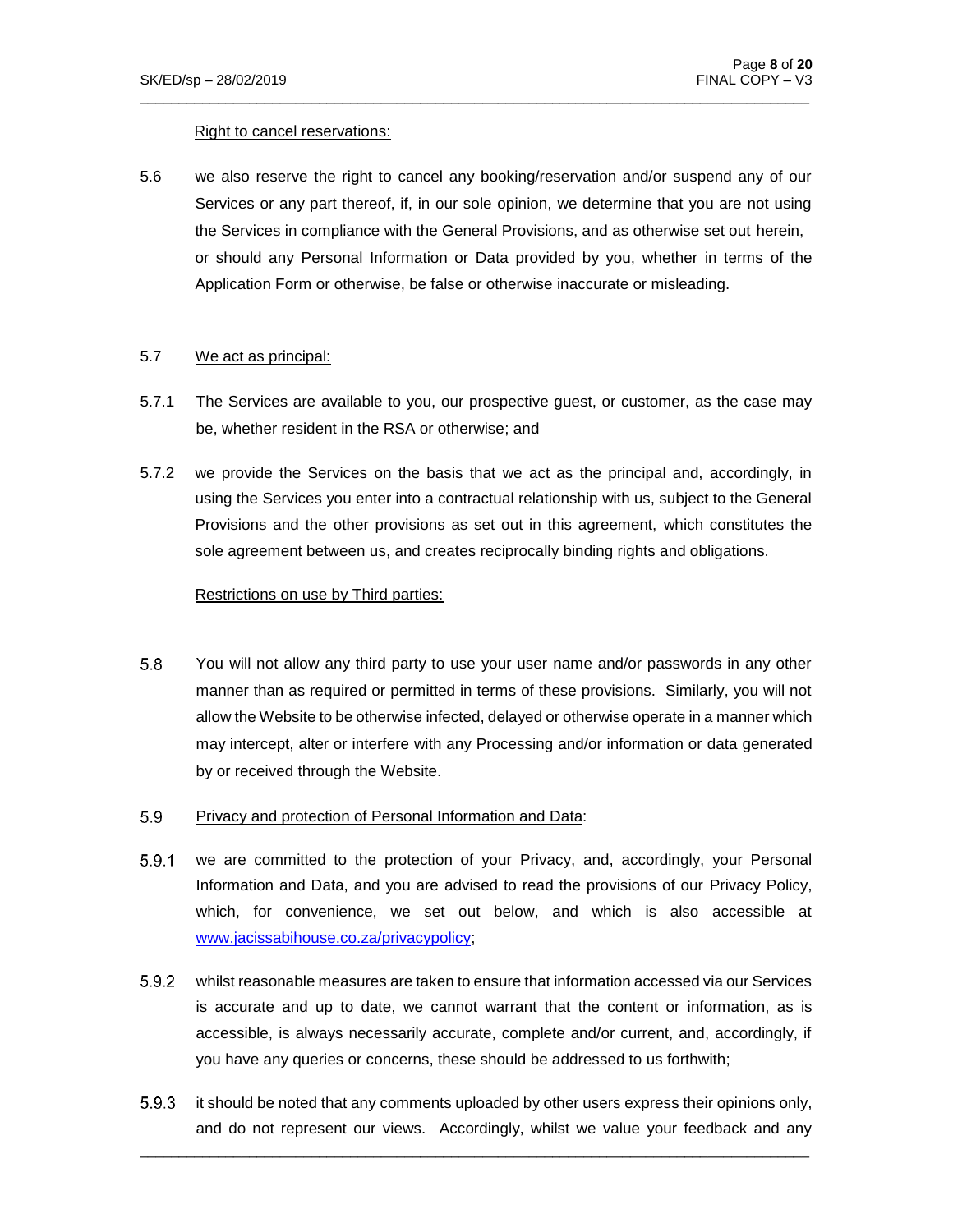suggestions, in sending these to us you agree that we may use them for our purposes to endorse the Services, and with particular reference to the Accommodation Establishment and Services;

5.9.4 we shall however not be liable towards any third party regarding any comments you may make which are unlawful or offensive in any manner;

 $\_$  ,  $\_$  ,  $\_$  ,  $\_$  ,  $\_$  ,  $\_$  ,  $\_$  ,  $\_$  ,  $\_$  ,  $\_$  ,  $\_$  ,  $\_$  ,  $\_$  ,  $\_$  ,  $\_$  ,  $\_$  ,  $\_$  ,  $\_$  ,  $\_$  ,  $\_$  ,  $\_$  ,  $\_$  ,  $\_$  ,  $\_$  ,  $\_$  ,  $\_$  ,  $\_$  ,  $\_$  ,  $\_$  ,  $\_$  ,  $\_$  ,  $\_$  ,  $\_$  ,  $\_$  ,  $\_$  ,  $\_$  ,  $\_$  ,

- $5.9.5$ all intellectual property rights relating to the ownership and/or use of any trademark, logo, corporate colours or other images, including any copyright with regard to any text, video, audio or other materials on the Website or any component thereof, are owned by or licensed to us, and any unauthorized use, copying, reproduction, modification or distribution thereof or any part thereof is prohibited and constitutes an unlawful infringement of such intellectual property rights.
- $5.10$ Links:

whilst we will use our best endeavours to avoid any unauthorized links appearing on our Website (or any component thereof), we would not necessarily have any relationship with any third party linked to our Website, nor does a link signify that we endorse such third party or its services and/or products, and your reliance on any such information contained in any such links or materials would be solely at your own risk.

#### 5.11 Our Privacy Policy:

- 5.11.1 the provisions, as herein set out, are provided to you in order to better understand how your Personal Information and Data may be used online and in the course of Processing, and to understand the basis of collection, use and protection of the Personal Information in accordance with the use of the Website and Services;
- a reference to Personal Information will be to Personal Information as defined in **clause 2.2.9**, and as otherwise defined in POPI;
- 5.11.3 you agree that this Privacy Policy will apply to access by you and browsing of the Website and/or use of our Services when making any enquiries or bookings/reservations, and in entering or otherwise applying any of the Personal Information so required;
- 5.11.4 we will take all reasonable endeavours to preserve and protect your Privacy when you use the Website and the Services, including compliance with POPI, and, where applicable, GDPR (where you are not a local RSA resident);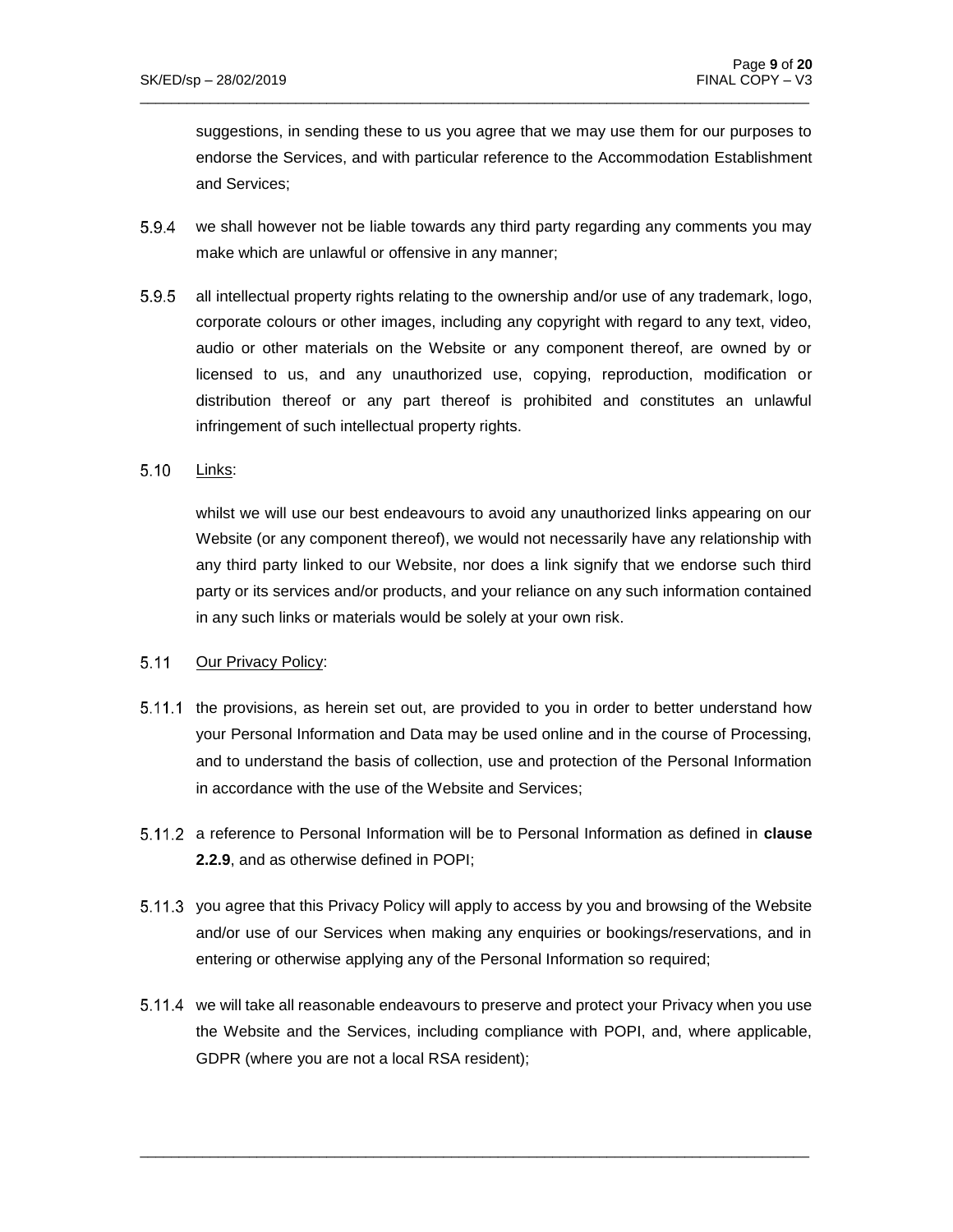5.11.5 the Personal Information we collect will be used to reasonably enable us to perform our obligations in terms of the agreement with you when you intend to or make use of the Services, and, accordingly, we would store and use the following information:

 $\_$  ,  $\_$  ,  $\_$  ,  $\_$  ,  $\_$  ,  $\_$  ,  $\_$  ,  $\_$  ,  $\_$  ,  $\_$  ,  $\_$  ,  $\_$  ,  $\_$  ,  $\_$  ,  $\_$  ,  $\_$  ,  $\_$  ,  $\_$  ,  $\_$  ,  $\_$  ,  $\_$  ,  $\_$  ,  $\_$  ,  $\_$  ,  $\_$  ,  $\_$  ,  $\_$  ,  $\_$  ,  $\_$  ,  $\_$  ,  $\_$  ,  $\_$  ,  $\_$  ,  $\_$  ,  $\_$  ,  $\_$  ,  $\_$  ,

- 5.11.5.1 your surname and first names;
- 5.11.5.2 physical address;
- 5.11.5.3 e-mail address;
- 5.11.5.4 all contact information;
- 5.11.5.5 personal identification information (identity document or passport numbers);
- 5.11.5.6 demographic information such as your age, gender, health related information, dietary preferences and travel information;
- 5.11.6 such information will be utilized for purposes of Processing on receipt of the Application Form, in making any enquiries, and, further, with respect to any bookings/reservations, response to any survey or marketing communication, or use of certain other features on the Website, and, insofar as the Laws permit, where you so consent;
- 5.11.7 the Processing of the Personal Information and Data will only used by us to enable us to:
- 5.11.7.1 render the Services and otherwise perform as required in terms of our agreement in terms of you;
- 5.11.7.2 operate and manage the accounting and related transactions efficiently;
- 5.11.7.3 respond to any of your enquiries or other Service requests;
- 5.11.7.4 communicate with you, whether by e-mail, SMS or other means;
- 5.11.7.5 monitor and analyze our business and carry on market research, including to ask for ratings and review of the Services;
- 5.11.7.6 follow-through consequent upon any enquiries or complaints;
- 5.11.7.7 perform administrative and management functions with regard to the Processing and our systems;

 $\_$  ,  $\_$  ,  $\_$  ,  $\_$  ,  $\_$  ,  $\_$  ,  $\_$  ,  $\_$  ,  $\_$  ,  $\_$  ,  $\_$  ,  $\_$  ,  $\_$  ,  $\_$  ,  $\_$  ,  $\_$  ,  $\_$  ,  $\_$  ,  $\_$  ,  $\_$  ,  $\_$  ,  $\_$  ,  $\_$  ,  $\_$  ,  $\_$  ,  $\_$  ,  $\_$  ,  $\_$  ,  $\_$  ,  $\_$  ,  $\_$  ,  $\_$  ,  $\_$  ,  $\_$  ,  $\_$  ,  $\_$  ,  $\_$  ,

5.11.7.8 comply with the Laws;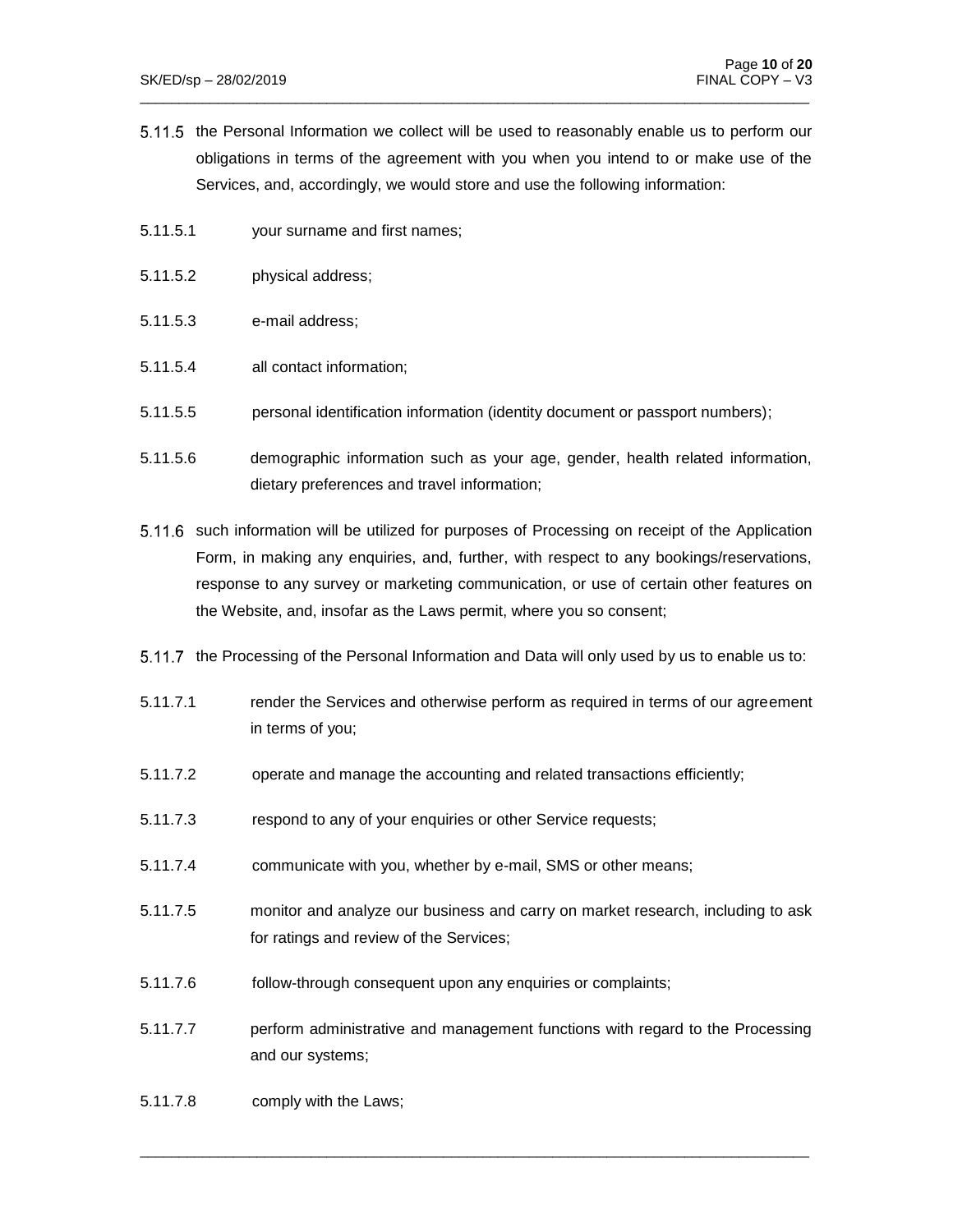5.11.8 we will not trade or otherwise disclose your Personal Information or Data, or any portion thereof, to any third person without your express consent;

 $\_$  ,  $\_$  ,  $\_$  ,  $\_$  ,  $\_$  ,  $\_$  ,  $\_$  ,  $\_$  ,  $\_$  ,  $\_$  ,  $\_$  ,  $\_$  ,  $\_$  ,  $\_$  ,  $\_$  ,  $\_$  ,  $\_$  ,  $\_$  ,  $\_$  ,  $\_$  ,  $\_$  ,  $\_$  ,  $\_$  ,  $\_$  ,  $\_$  ,  $\_$  ,  $\_$  ,  $\_$  ,  $\_$  ,  $\_$  ,  $\_$  ,  $\_$  ,  $\_$  ,  $\_$  ,  $\_$  ,  $\_$  ,  $\_$  ,

- 5.11.9 we may transfer your Personal Information to foreign countries if any service providers to us are located across border or use systems across border for purposes of the Services being rendered to you, and we will only share information across border to recipients who are subject to GDPR or similar Laws, and who have entered into an agreement with us to include the principles for the protection of Personal Information, based on the principles set out in POPI and/or GDPR;
- 5.11.10 we will not intentionally collect or use information of children, i.e. persons under the age of 18 years, unless with your consent, the intention being to only Process such information for purposes of the Services you require or with respect to any booking/reservation made;
- 5.11.11 we may, subject to the above provisions, share your Personal Information with third party service providers to us (i.e. payment gateways, regulatory and governmental authorities or tax authorities) (where we are requested by them, or are obliged to do so), and will otherwise insure that the Personal Information and Data are only shared in terms of these provisions;
- 5.11.12 we would also ensure that all service providers to us are similarly under a legal obligation to ensure the protection of your Personal Information and Data, and to use same only in a manner as permitted by us;
- 5.11.13.1 you may, on reasonable grounds, object to us using any of your Personal Information, and if you object, we will stop using same, whether for purposes of Processing or otherwise, save where the Laws otherwise provide;
- 5.11.13.2 you may similarly request us to correct or remove any information that you believe is inaccurate by addressing an e-mail to us at [reservations@jacissabihouse.co.za](mailto:reservations@jacissabihouse.co.za)
- 5.11.13.3 to provide you with Personal Information we hold and/or have Processed about you;
- 5.11.14 the Website is scanned and otherwise checked on a regular basis for security purposes and to determine any vulnerabilities and to ensure that the Website is as safe as possible, and we are committed to implement appropriate technical and other security measures for the protection of the integrity and confidentiality of your Personal Information, which would, in all events, only be accessible to a limited number of our personnel, who have special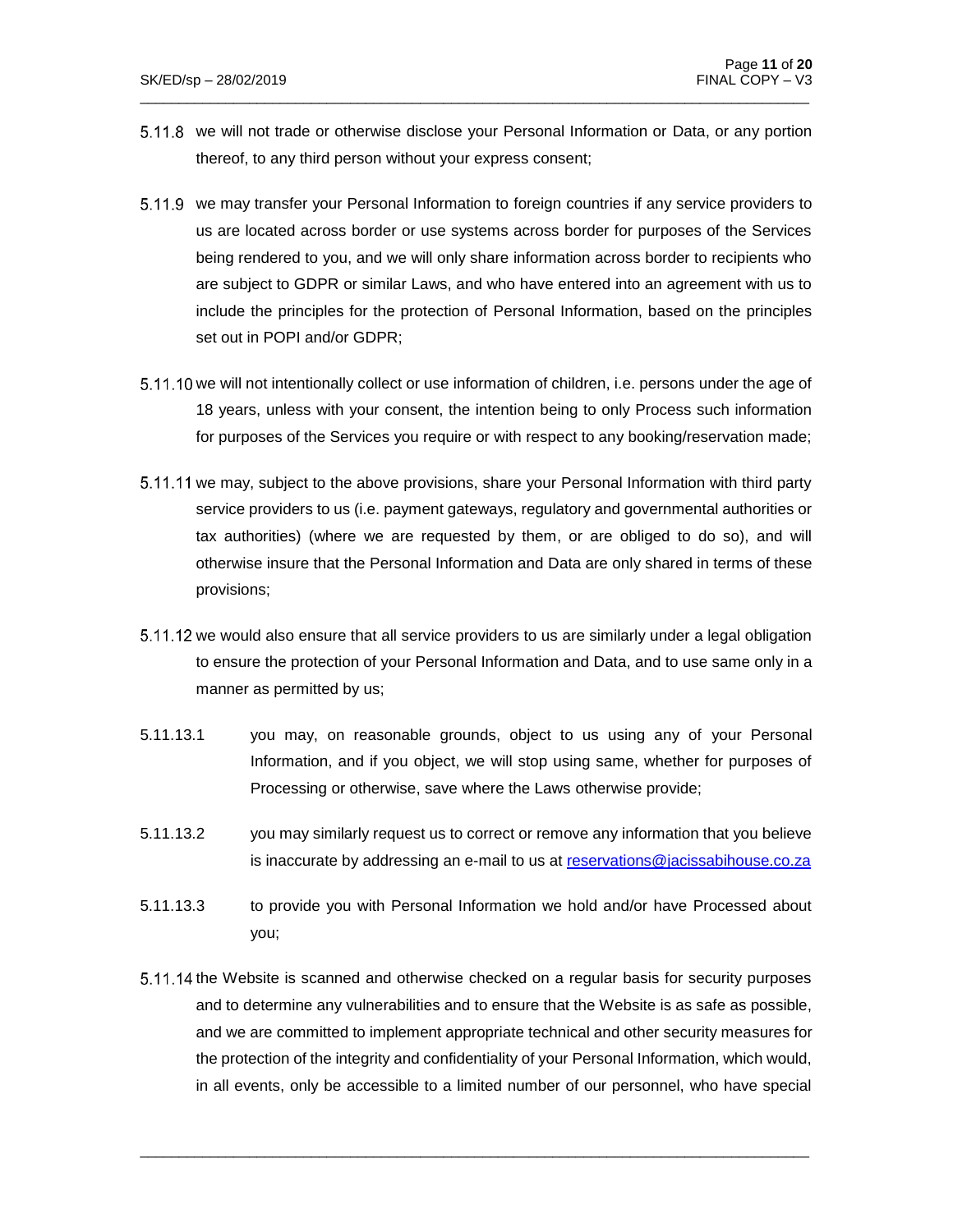access rights to our system, all sensitive information being encrypted in accordance with the appropriate proprietary technologies;

 $5.11.15$  third parties who are engaged for purposes of a financial transaction (e.g. payment gateways), may collect your payment details to ensure that you transact securely with us, and these gateway providers will similarly store and process these details, which are not stored or processed on our servers;

 $\_$  ,  $\_$  ,  $\_$  ,  $\_$  ,  $\_$  ,  $\_$  ,  $\_$  ,  $\_$  ,  $\_$  ,  $\_$  ,  $\_$  ,  $\_$  ,  $\_$  ,  $\_$  ,  $\_$  ,  $\_$  ,  $\_$  ,  $\_$  ,  $\_$  ,  $\_$  ,  $\_$  ,  $\_$  ,  $\_$  ,  $\_$  ,  $\_$  ,  $\_$  ,  $\_$  ,  $\_$  ,  $\_$  ,  $\_$  ,  $\_$  ,  $\_$  ,  $\_$  ,  $\_$  ,  $\_$  ,  $\_$  ,  $\_$  ,

- 5.11.16 we will immediately report any security breach to the relevant regulatory authorities, companies and other parties involved, including to you, and should you have any concerns about our Privacy practices or should you suspect any breach regarding the protection of your Personal Information, kindly inform us immediately by addressing an e-mail to us at: [reservations@jacissabihouse.co.za;](mailto:reservations@jacissabihouse.co.za)
- 5.11.17 Personal Information will be retained by us for such periods as required by Law for our legitimate business purposes, and as retained in terms of these provisions. We may, however, keep certain information indefinitely in a format which does not disclose your identity for statistical or analytical purposes;
- 5.11.18 please note that when you use the Website we automatically receive and record information on our server logs from your browser, which may include your location, Internet Protocol (**"IP"**) address, cookie information and other relative details regarding your use of the Website (browsing actions and patterns), which may not necessarily identify you as an individual, which cookies enable us to improve our Services to you, including data regarding our Website traffic, interactive and usage patterns, and store information regarding your preferences with regard to the Services, which will be recognized when you return to the Website;
- 5.11.19 you can ensure that your computer alerts you each time a cookie is being sent, or you can deactivate all cookies via your browser settings, and as each browser is not the same, kindly access your browser's Help Manual in order to determine the best manner for modifying your cookies, or to refuse cookies (which last instance may restrict full use of (our) Website);
- 5.11.20 you can opt out of receiving any communications from us at any time by clicking on the "unsubscribe" link at the bottom of any e-mail received from us;
- 5.11.21 the Website may connect to various social media platforms or applications, including Facebook, Twitter, LinkedIn, Instagram, Google Plus, and if you require to use the Website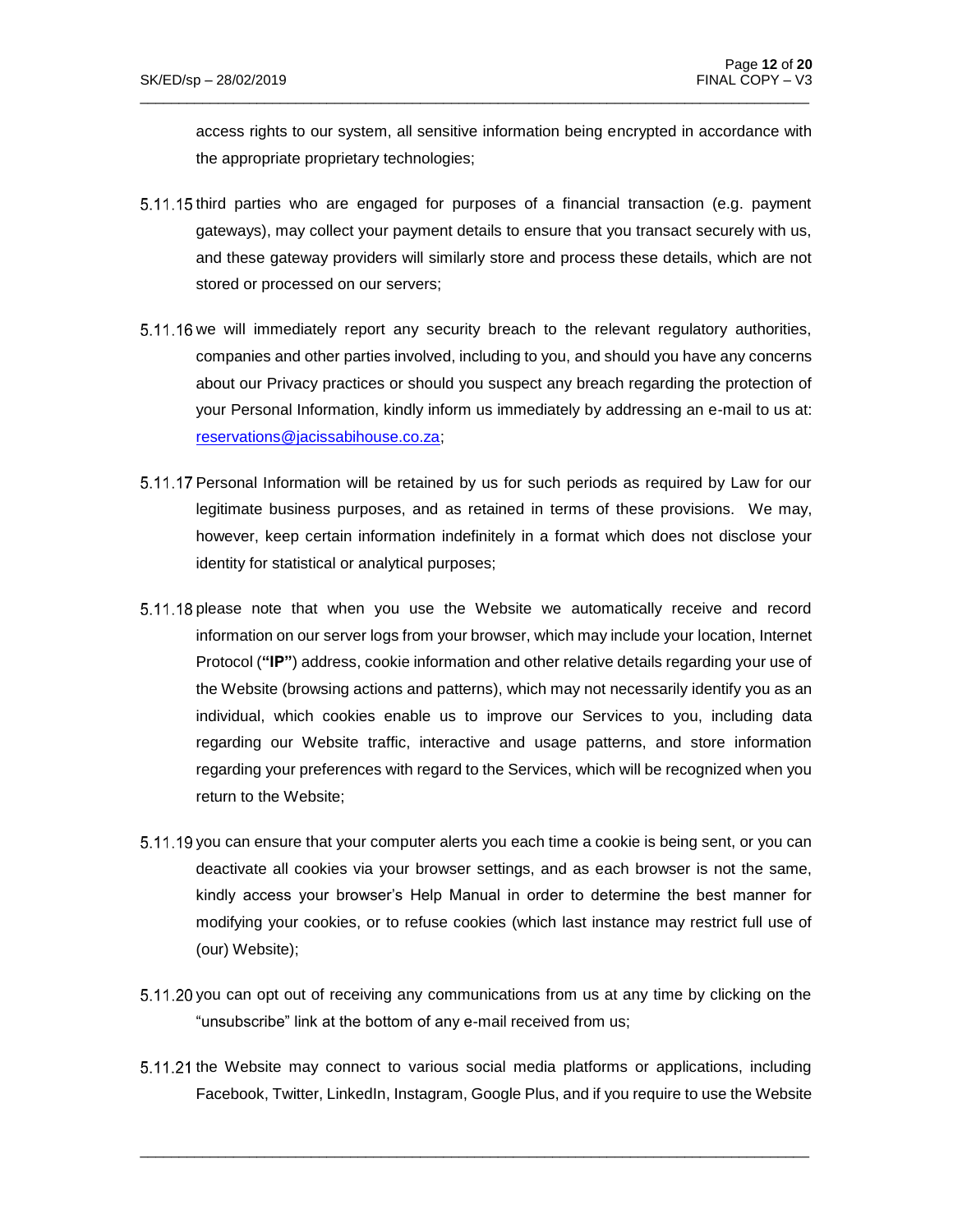for social media integration (user profiles or other functionalities), we will share your information with the relevant social media sites or applications;

5.11.22 despite our best endeavours, as indicated, to preserve and protect all Personal Information and Data, we will not be responsible for any unauthorized access via hacking or other breach of our security protocols beyond our reasonable control;

 $\_$  ,  $\_$  ,  $\_$  ,  $\_$  ,  $\_$  ,  $\_$  ,  $\_$  ,  $\_$  ,  $\_$  ,  $\_$  ,  $\_$  ,  $\_$  ,  $\_$  ,  $\_$  ,  $\_$  ,  $\_$  ,  $\_$  ,  $\_$  ,  $\_$  ,  $\_$  ,  $\_$  ,  $\_$  ,  $\_$  ,  $\_$  ,  $\_$  ,  $\_$  ,  $\_$  ,  $\_$  ,  $\_$  ,  $\_$  ,  $\_$  ,  $\_$  ,  $\_$  ,  $\_$  ,  $\_$  ,  $\_$  ,  $\_$  ,

5.11.23 you are accordingly responsible for keeping all your user names and passwords up to date and we may request you to provide us with proof of your registration/identity or other information in a form that we consider acceptable.

### **6. THE SERVICES – BOOKINGS/RESERVATIONS**

- $6.1$ Guests (including, but not limited to, visitors to RSA) should be aware that Malaria is prevalent in certain areas and you should check with your travel advisor in this regard, and ensure that any medication/prophylaxes which has been recommended or prescribed has been and continues to be taken or is otherwise applied.
- $6.2$ We reserve the right to qualify, replace, suspend or terminate any Services if any Personal Information or details of the nature of any Services you require to be provided is incorrect, whether the booking/reservation has been confirmed by us or otherwise, and we will, where applicable, provide you with prior notice of any such change so that you may decide whether you wish to continue to make use of the Services after such change.
- $6.3$ You must be aware that additional fees and charges that relate to access to the Accommodation Establishment, such as mandatory park admission fees and tourism levies, as well as any bank charges and clearance of any payments made by you will be for your account.
- $6.4$ Whilst we accept the bookings via the use of our Website (online services), it may well occur that the accommodation reserved has been double booked, or is for other reasons unavailable, including error or malfunction in our systems and/or in the Processing, whilst we will use our best endeavours to resolve matters in arranging a reasonable alternative booking/dates, and/or specific accommodation, we cannot be responsible in such circumstances, and if such alternatives are not acceptable to you, a full refund of any amounts received by us will be refunded and promptly processed and made by electronic funds transfer (**"EFT"**) to the bank account per the details provided in your e-mail (or to your credit card, if applicable), and as we do not have control over the entire refund process, we will not be responsible for any delays beyond our control.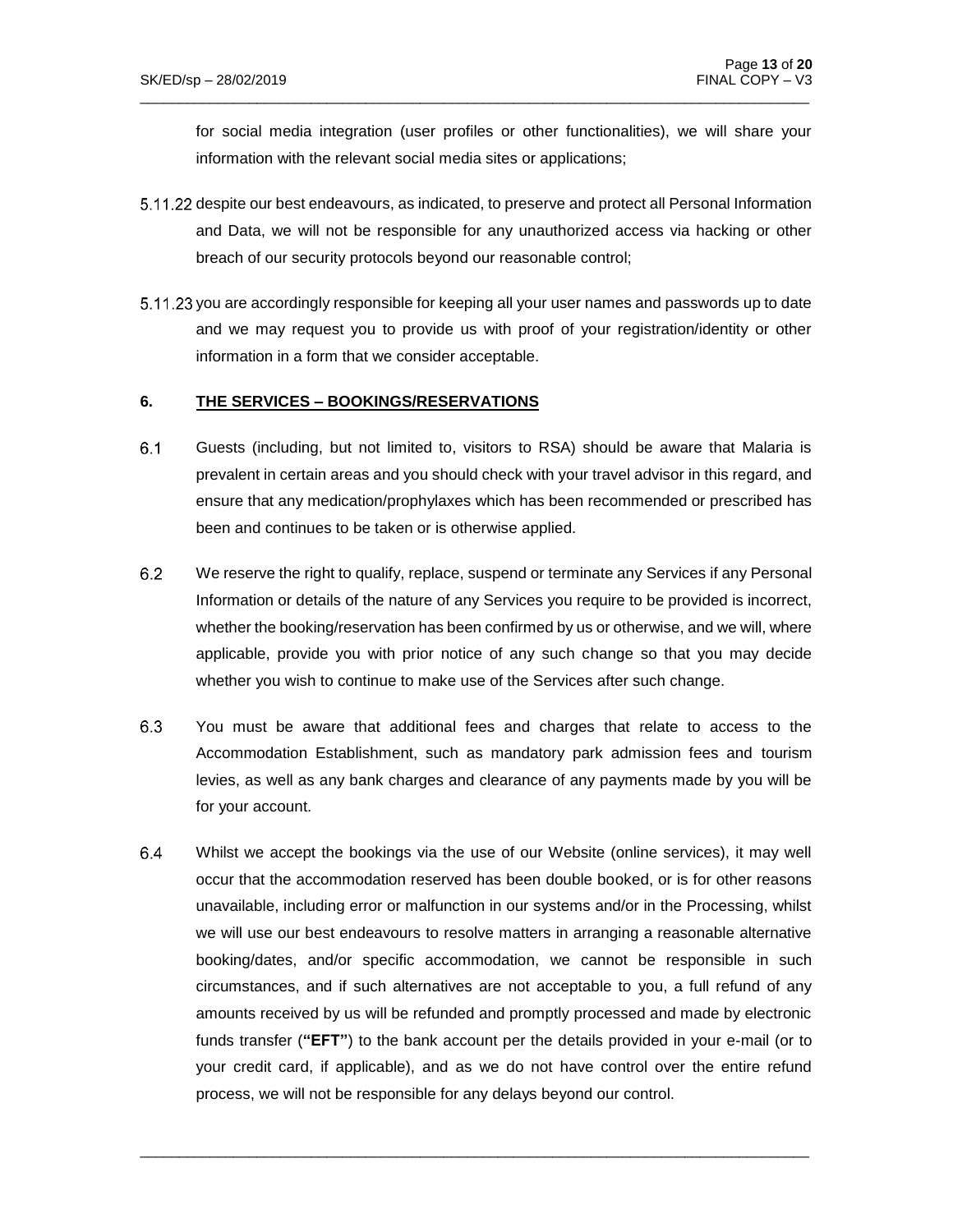$6.5$ Where, in specific circumstances, we have agreed to accept any credit card payment, a refund will be made to the credit card concerned, less a 3.5% (Three Percent) credit card surcharge, and any other bank charges payable with respect to a refund will be for your account.

 $\_$  ,  $\_$  ,  $\_$  ,  $\_$  ,  $\_$  ,  $\_$  ,  $\_$  ,  $\_$  ,  $\_$  ,  $\_$  ,  $\_$  ,  $\_$  ,  $\_$  ,  $\_$  ,  $\_$  ,  $\_$  ,  $\_$  ,  $\_$  ,  $\_$  ,  $\_$  ,  $\_$  ,  $\_$  ,  $\_$  ,  $\_$  ,  $\_$  ,  $\_$  ,  $\_$  ,  $\_$  ,  $\_$  ,  $\_$  ,  $\_$  ,  $\_$  ,  $\_$  ,  $\_$  ,  $\_$  ,  $\_$  ,  $\_$  ,

- $6.6$ In circumstances where a booking/reservation is cancelled in terms of the provisions as herein referred to, and save where we are obliged to refund all monies already received from you, or otherwise (as hereinafter provided) in respect of the relevant booking/reservation, we accept no liability for any damages and other inconvenience, whether financial or otherwise, and howsoever arising, which you may sustain in consequence of such cancellation.
- $6.7$ Kindly note that any cancellation may be subject to the further following deductions:
- $6.7.1$ any actual bank charges debited by our bankers;
- $6.7.2$ based on any foreign exchange transfers, including actual bank charges debited by our bankers;
- $6.7.3$ where applicable with respect to any cash payments, the relevant administration charges, less actual bank charges, debited by our bankers.
- $6.8$ Standard Rates:
- $6.8.1$ rates are quoted including 15% (Fifteen Percent) VAT (subject to governmental change), and are quoted in South African Rand (ZAR);
- $6.8.2$ our Standard Rates are subject to change at any time and as will be reflected, where applicable, on any quote or invoice (subject to the provisions as therein stated);
- $6.8.3$ where any Standard Rates are quoted in ZAR, should any foreign exchange be utilized for payment, the rate of exchange on the day that the transaction is processed will be used to determine the equivalent ZAR amount with an resulting foreign exchange differences or bank charges being for your account;
- 6.8.4 rates are nett and non-commissionable;
- $6.8.5$ Standard Rates exclude any flights, transfers or activities not included/specified on the rates sheet provided to you, or as otherwise indicated on any quote/invoice;

 $\_$  ,  $\_$  ,  $\_$  ,  $\_$  ,  $\_$  ,  $\_$  ,  $\_$  ,  $\_$  ,  $\_$  ,  $\_$  ,  $\_$  ,  $\_$  ,  $\_$  ,  $\_$  ,  $\_$  ,  $\_$  ,  $\_$  ,  $\_$  ,  $\_$  ,  $\_$  ,  $\_$  ,  $\_$  ,  $\_$  ,  $\_$  ,  $\_$  ,  $\_$  ,  $\_$  ,  $\_$  ,  $\_$  ,  $\_$  ,  $\_$  ,  $\_$  ,  $\_$  ,  $\_$  ,  $\_$  ,  $\_$  ,  $\_$  ,

 $6.9$ Reservation Terms and Conditions: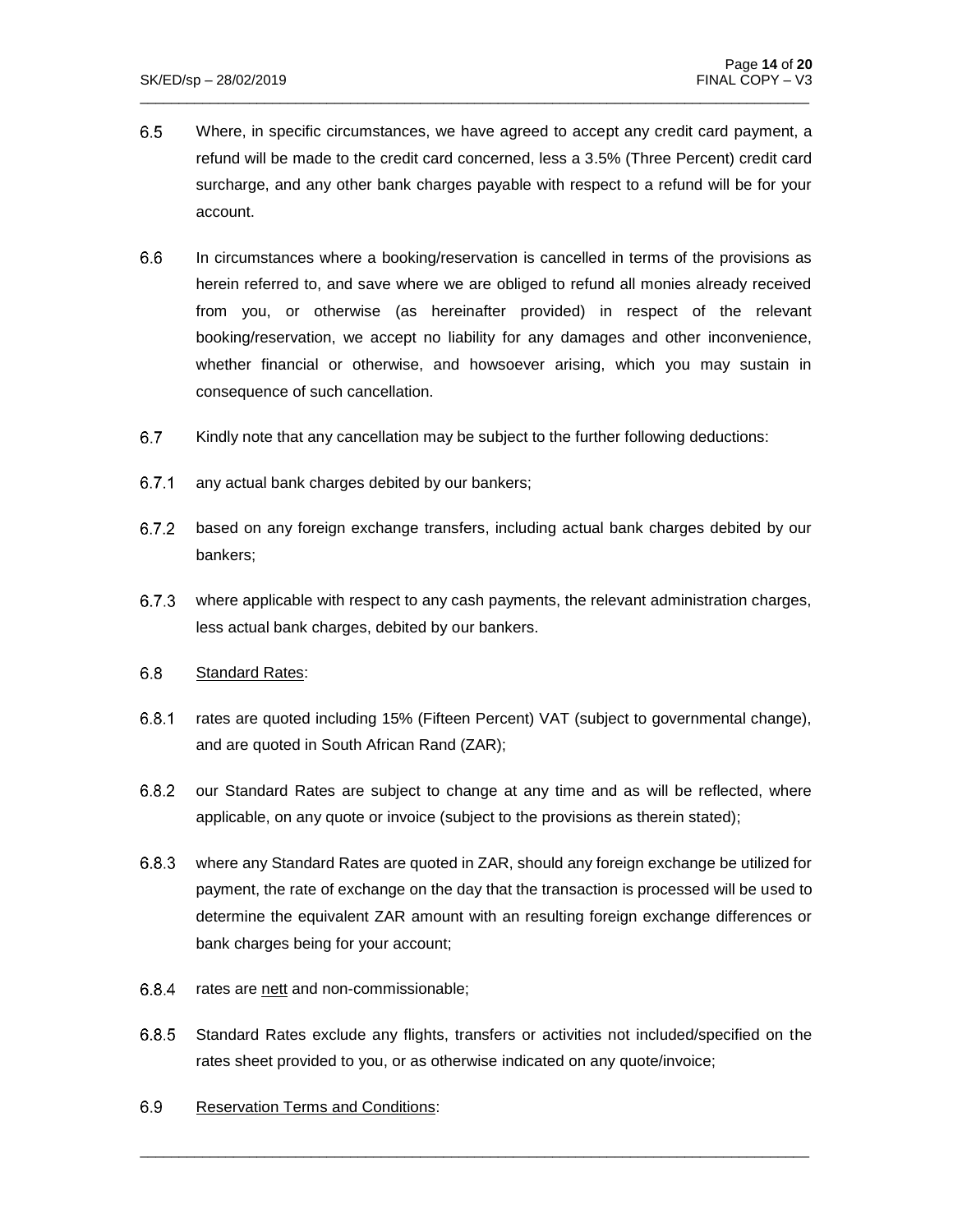Bookings made via our Web Portal require 100% immediate payment via our DPO Paygate 6.9.1 Payment Gateway for the reservation to be accepted.

 $\_$  ,  $\_$  ,  $\_$  ,  $\_$  ,  $\_$  ,  $\_$  ,  $\_$  ,  $\_$  ,  $\_$  ,  $\_$  ,  $\_$  ,  $\_$  ,  $\_$  ,  $\_$  ,  $\_$  ,  $\_$  ,  $\_$  ,  $\_$  ,  $\_$  ,  $\_$  ,  $\_$  ,  $\_$  ,  $\_$  ,  $\_$  ,  $\_$  ,  $\_$  ,  $\_$  ,  $\_$  ,  $\_$  ,  $\_$  ,  $\_$  ,  $\_$  ,  $\_$  ,  $\_$  ,  $\_$  ,  $\_$  ,  $\_$  ,

- $6.9.2$ any errors and omissions with respect to any quote or invoice (including pro-forma invoice) must immediately be advised in writing at the time of confirmation of booking;
- $6.9.3$ Only Credit Card payments via our DPO Paygate Payment Portal will be accepted for Direct reservations. Please note that only Visa & Mastercard Payments are accepted. American Express & Diners Club will not be accepted.
- 6.9.4 all reservations/bookings/enquiries must be e-mailed to our reservations department via the following e-mail: reservations@jacissabihouse.co.za, or the Application Programing Interface (**"API"**);
- 6.9.5 only written correspondence will be accepted to cancel a reservation, or, subject to our confirmation, to amend any such booking/reservation;
- 6.9.6 applicable cancellation fees will be charged as per our cancellation policy below.

#### $6.10$ Cancellation policy:

- $6.10.1$  unless we have the elective right, as provided in these provisions, to cancel any booking/reservation, only written cancellations will otherwise be accepted from you, and you must ensure you receive a written acknowledgement of the cancellation from our reservations office;
- 6.10.2 save as otherwise provided herein, should a booking be cancelled any time after a confirmation, a cancellation fee equivalent to 25% (Twenty Five Percent) will be charged;
- 6.10.3 if the cancellation occurs between 45 & 31 days prior to arrival, a 50% (Fifty Percent) cancellation fee will be applicable; and
- $6.10.4$  if the booking is cancelled 30 days or less prior to arrival, the cancellation fee will be equivalent to 100% (One Hundred Percent).

- $6.11$ Reservation office contact details – Jaci's Sabi House:
- e-mail: reservations@jacissabihouse.co.za;
- call: +27 79 694 8430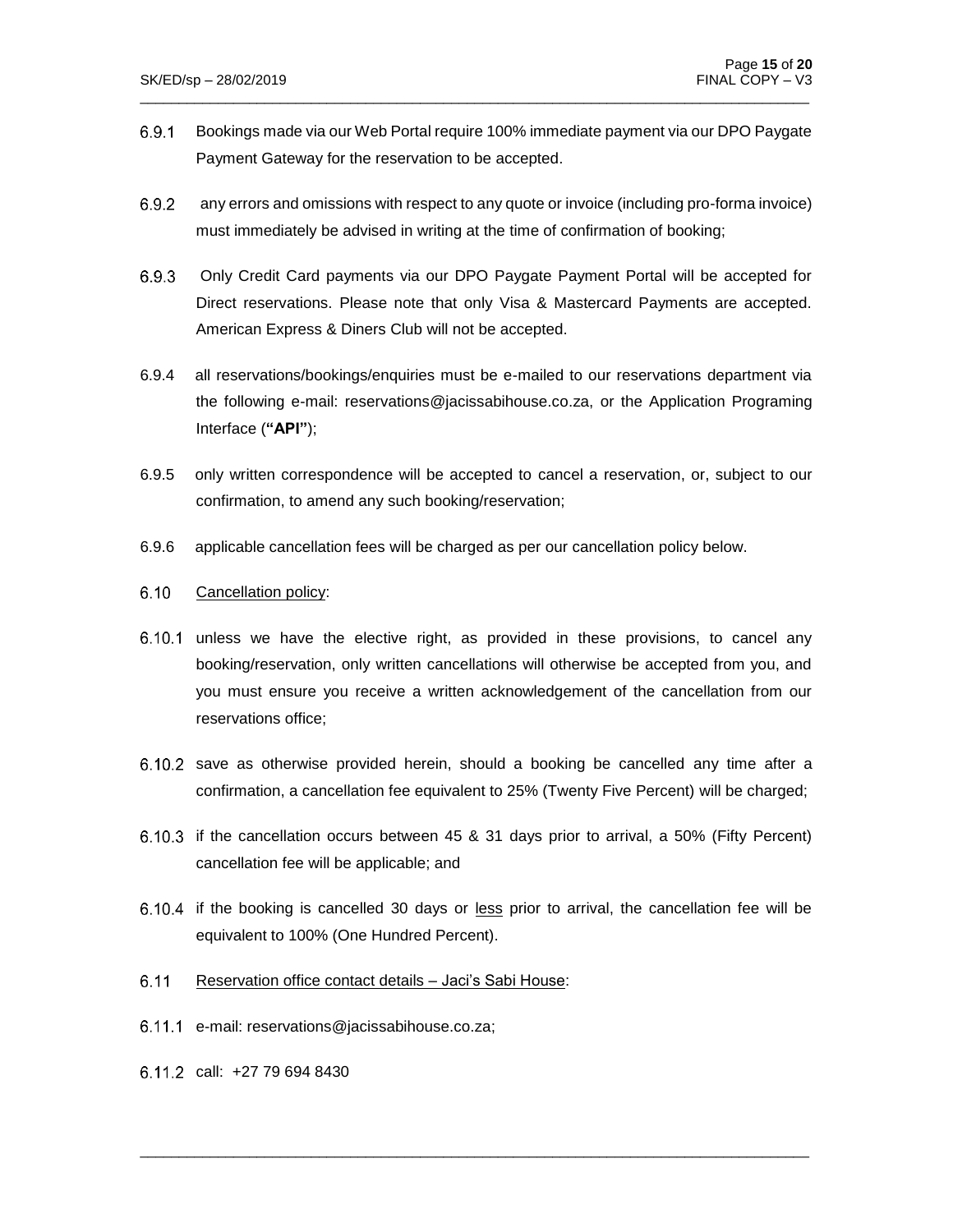bookings manager: e-mail: info@africansecretsmanagement.com and call: +27 79 694 8430.

 $\_$  ,  $\_$  ,  $\_$  ,  $\_$  ,  $\_$  ,  $\_$  ,  $\_$  ,  $\_$  ,  $\_$  ,  $\_$  ,  $\_$  ,  $\_$  ,  $\_$  ,  $\_$  ,  $\_$  ,  $\_$  ,  $\_$  ,  $\_$  ,  $\_$  ,  $\_$  ,  $\_$  ,  $\_$  ,  $\_$  ,  $\_$  ,  $\_$  ,  $\_$  ,  $\_$  ,  $\_$  ,  $\_$  ,  $\_$  ,  $\_$  ,  $\_$  ,  $\_$  ,  $\_$  ,  $\_$  ,  $\_$  ,  $\_$  ,

- $6.12$ Rooms/suites – Accommodation Establishment – Jaci's Sabi House:
- 6.12.1 once an allocation reservation is received, the room/suite will be removed from our stock book;
- 6.12.2 for purposes of the Accommodation Establishment, the low season and peak season periods are as follows:
- 6.12.2.1 low season: 06 January 18 December;
- 6.12.2.2 peak season: 19 December 05 January.
- $6.13$ Payment:
- $6.13.1$  extras may be settled in camp, using Master/Visa cards or cash;
- $6.14$ it is recommended that all guests have adequate personal travel and medical insurance cover with respect to any incidents and to ensure cancellation fees are covered;
- $6.15$ it is your responsibility to ensure that all passports, visas, health certificates and proof of vaccinations are similarly valid and in force in order for your and others in your group to visit the RSA and/or other countries and locations;
- $6.16$ please further note we are not responsible for any loss or damage to your luggage or personal property or that of any others in your group, whether in transit or at the Accommodation Establishment;
- 6.17 as the Accommodation Establishment is situated in an area in which dangerous animals, including reptiles and insects, are present, neither we, nor our directors, officers, management, employees, agents and contractors (**"indemnitees"**) shall be liable, in addition to any loss of or damage to any personal property (including to or from vehicles), for any personal injury or harm (including death), howsoever occurring in transit to or from, or in, on or about the Accommodation Establishment, from whatsoever cause arising;
- 6.18 furthermore, should you suffer any damages, including any liability or costs, of any nature, howsoever arising, or have any claim instituted against you, resulting from the use of the Services, and/or your failure to comply with any of the provisions as herein set out (including any breach of any warranty given by you), and/or the interruption or non-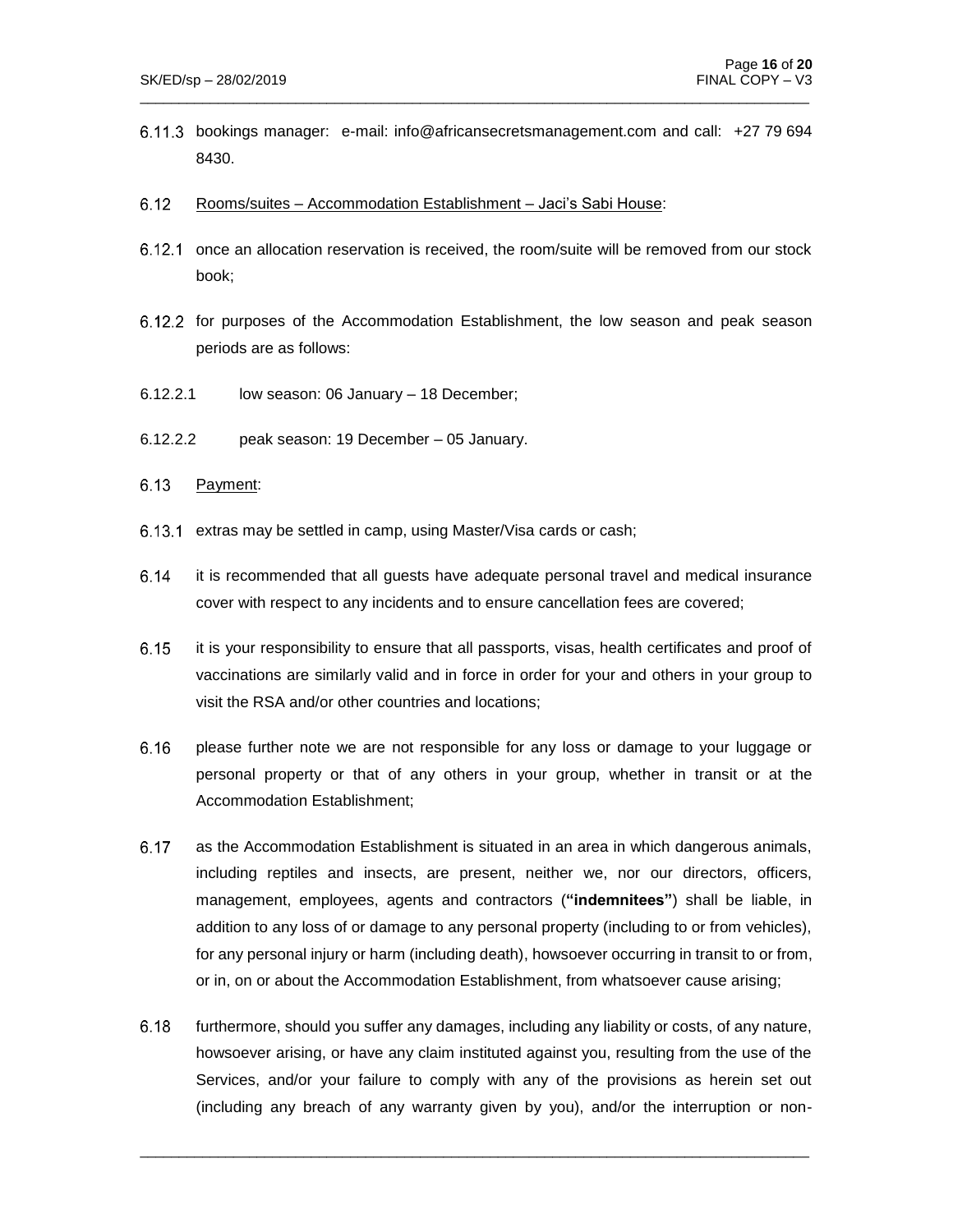availability of the Services, the indemnity above provided shall similarly apply, and, for the avoidance of doubt, in all instances the indemnitees shall not be liable for any direct, indirect or consequential damages, whether in consequence of negligence (any act or omission) or other cause, and in all circumstances the maximum amount of any liability to you in such circumstances shall not exceed the amount actually paid to us in relation to the Services as provided.

 $\_$  ,  $\_$  ,  $\_$  ,  $\_$  ,  $\_$  ,  $\_$  ,  $\_$  ,  $\_$  ,  $\_$  ,  $\_$  ,  $\_$  ,  $\_$  ,  $\_$  ,  $\_$  ,  $\_$  ,  $\_$  ,  $\_$  ,  $\_$  ,  $\_$  ,  $\_$  ,  $\_$  ,  $\_$  ,  $\_$  ,  $\_$  ,  $\_$  ,  $\_$  ,  $\_$  ,  $\_$  ,  $\_$  ,  $\_$  ,  $\_$  ,  $\_$  ,  $\_$  ,  $\_$  ,  $\_$  ,  $\_$  ,  $\_$  ,

#### 6.19 Children's policy:

#### 6.19.1.1 **Jaci's Sabi House**:

Can accommodate children. Children will be charged the applicable additional person rate.

#### $6.20$ To enable us to process your booking and to make your stay more comfortable/memorable, kindly indicate on the Application Form:

- 6.20.1 from where does you reservation originate?;
- 6.20.2 how will you and your party be arriving and departing, as well as estimated time of arrival and departure?;
- $6.20.3$  do any quests have a special occasion to celebrate?;
- 6.20.4 do any guests have any special dietary or other requirements (e.g. allergies)?;
- 6.20.5 contact number/s where the family/group leader can be contacted prior to arrival?
- $6.20.6$  flight number/details where applicable?;
- 6.20.7 vehicle registration number/s of guest/s vehicle/s?

## **7. WARRANTIES**

 $7.1$ We make no representations or warranties, whether express or implied, and assume no liability or responsibility for the proper performance of the Website and/or the information, images or audio contained or accessible on or from the Website.

- $7.2$ The Website and the Services are accordingly used entirely at your own risk.
- $7.3$ You further warrant to and in favour of us that: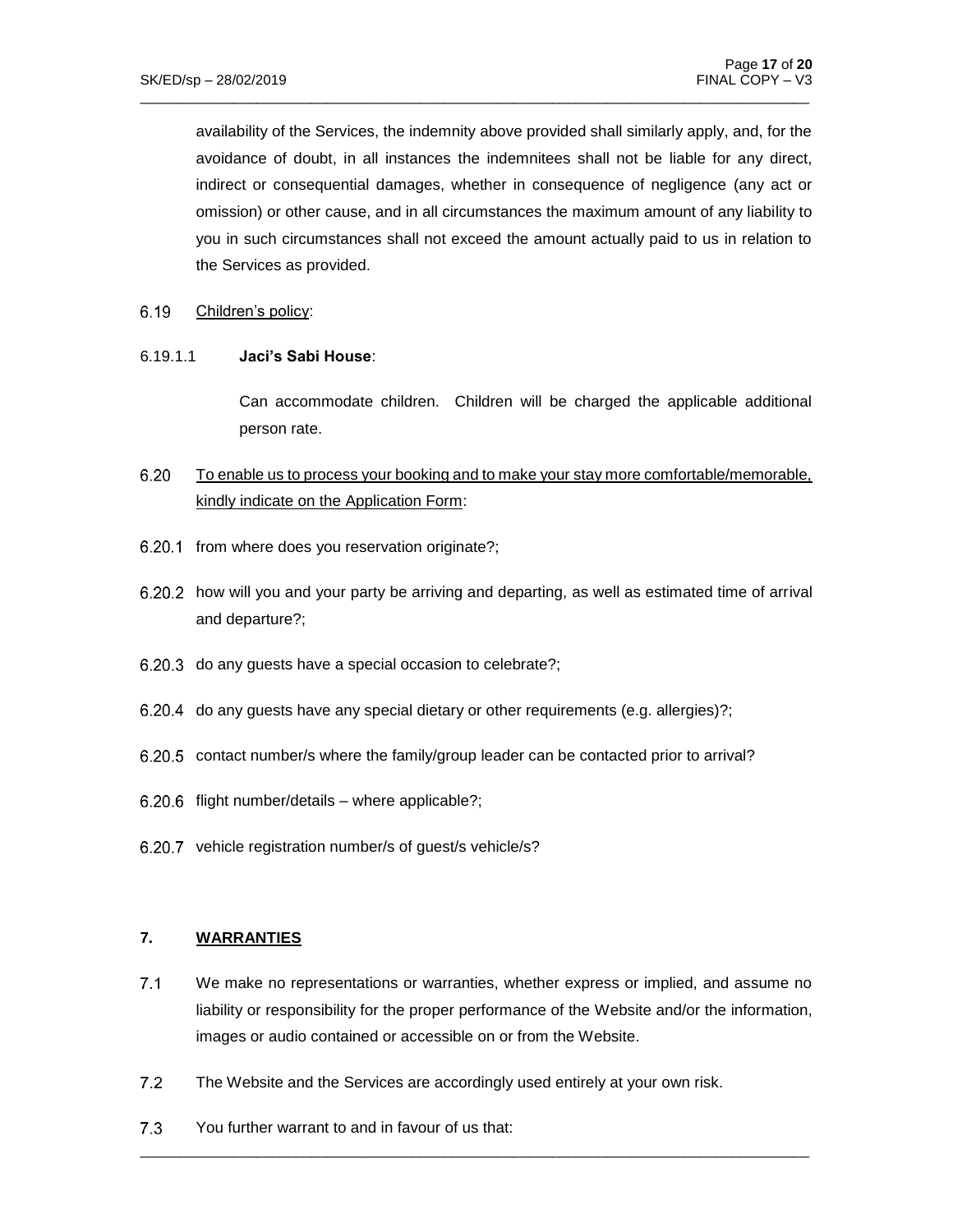$7.3.1$ you have the legal capacity to agree to and be bound by the provisions of this agreement, which are enforceable against you;

 $\_$  ,  $\_$  ,  $\_$  ,  $\_$  ,  $\_$  ,  $\_$  ,  $\_$  ,  $\_$  ,  $\_$  ,  $\_$  ,  $\_$  ,  $\_$  ,  $\_$  ,  $\_$  ,  $\_$  ,  $\_$  ,  $\_$  ,  $\_$  ,  $\_$  ,  $\_$  ,  $\_$  ,  $\_$  ,  $\_$  ,  $\_$  ,  $\_$  ,  $\_$  ,  $\_$  ,  $\_$  ,  $\_$  ,  $\_$  ,  $\_$  ,  $\_$  ,  $\_$  ,  $\_$  ,  $\_$  ,  $\_$  ,  $\_$  ,

 $7.3.2$ should you transact in a representative capacity on behalf of any individual (natural person) or juristic entity, or family or other group, you are so authorized and confirm that the information supplied is true, accurate and complete.

### **8. WAIVER**

Failure or neglect by us to enforce any of the provisions shall not be construed as a waiver or abandonment of our rights, nor would such failure or neglect in any way affect the validity of the whole or any part of these provisions, nor prejudice our rights with respect to any subsequent proceedings.

#### **9. DISPUTE RESOLUTION**

- $9.1$ In the event of any dispute arising as to the interpretation and/or implementation of any of the provisions of this agreement, or the rights and/or obligations of any of us, or you, or consequent upon the cancellation of any Services or this agreement, such dispute may, at our election, be referred to arbitration in terms of the Commercial Rules of the Arbitration Foundation of South Africa (**"AFSA"**), or its successor body, which arbitration shall:
- $9.1.1$ be held on an expedited basis;
- $9.1.2$ be held in Pretoria;
- $9.1.3$ absent agreement as to the identity of the arbitrator (being a retired judge or senior counsel of not less than 10 (Ten) years standing), be an arbitrator appointed by the secretariat of AFSA.
- $9.2$ The arbitrator shall be entitled to:
- $9.2.1$ require and prescribe that a pre-arbitration meeting be held;
- $9.2.2$ require and prescribe that a pre-arbitration agreement be concluded;
- $9.2.3$ prescribe the basis of any submission or pleadings, the timelines applicable thereto, discovery, and as otherwise may be considered necessary for the expeditious hearing and disposal of the dispute;

 $\_$  ,  $\_$  ,  $\_$  ,  $\_$  ,  $\_$  ,  $\_$  ,  $\_$  ,  $\_$  ,  $\_$  ,  $\_$  ,  $\_$  ,  $\_$  ,  $\_$  ,  $\_$  ,  $\_$  ,  $\_$  ,  $\_$  ,  $\_$  ,  $\_$  ,  $\_$  ,  $\_$  ,  $\_$  ,  $\_$  ,  $\_$  ,  $\_$  ,  $\_$  ,  $\_$  ,  $\_$  ,  $\_$  ,  $\_$  ,  $\_$  ,  $\_$  ,  $\_$  ,  $\_$  ,  $\_$  ,  $\_$  ,  $\_$  ,

 $9.2.4$ make an award as to the costs of the arbitration.